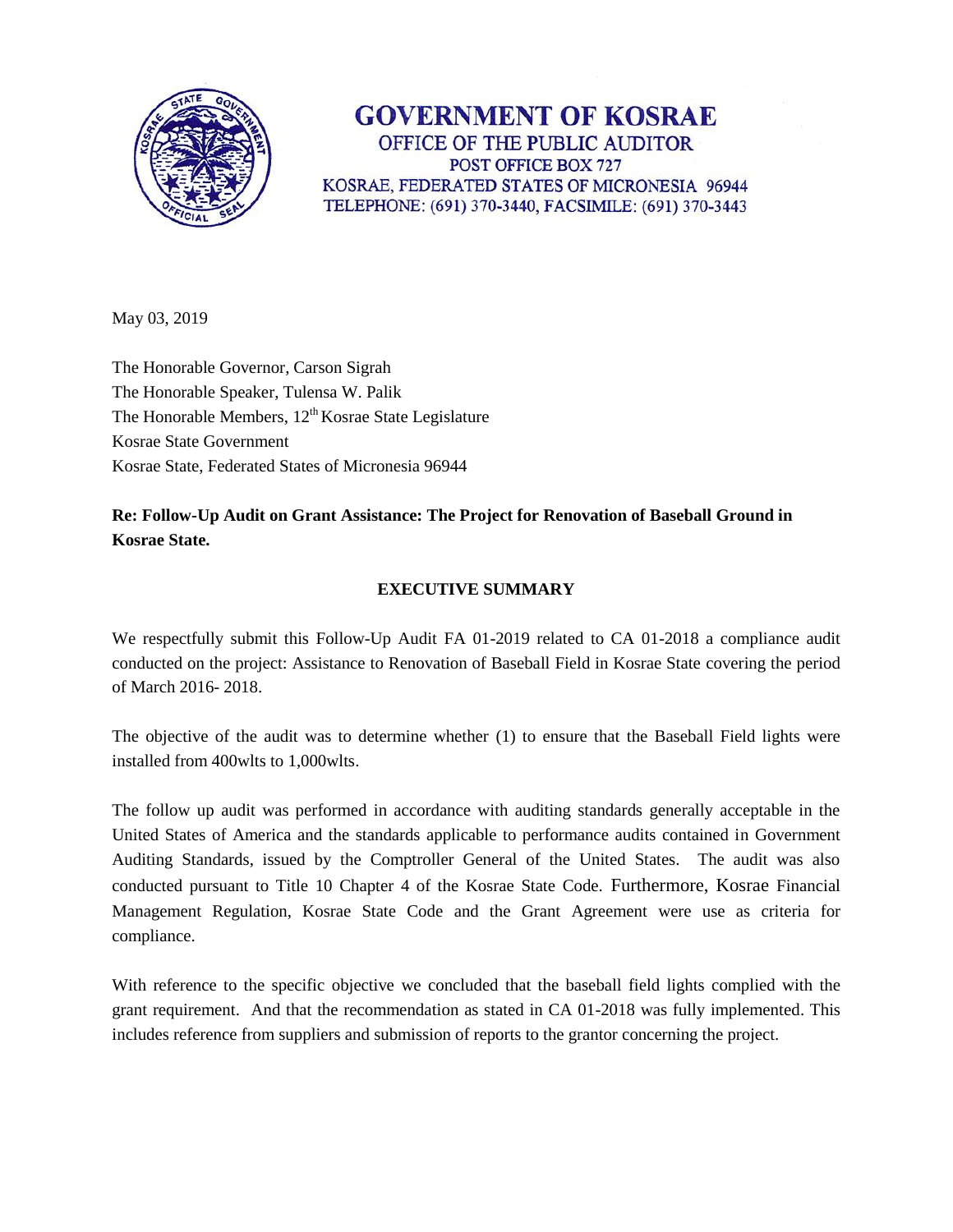The Office of the Public Auditor provided draft copies of this Follow-up report with the Department of Education for review and comment on April 23, 2019.

### **Status: Implemented**

Recommendation: We recommend that proper resources should be put in for any future projects. Although the lighting installations met the scope, the materials were inadequate. The baseball lights couldn't brighten the entire field because

- Few units of lights
- Frame for the lights should be more bigger and high

Respectfully submitted,

Spokey of Hudung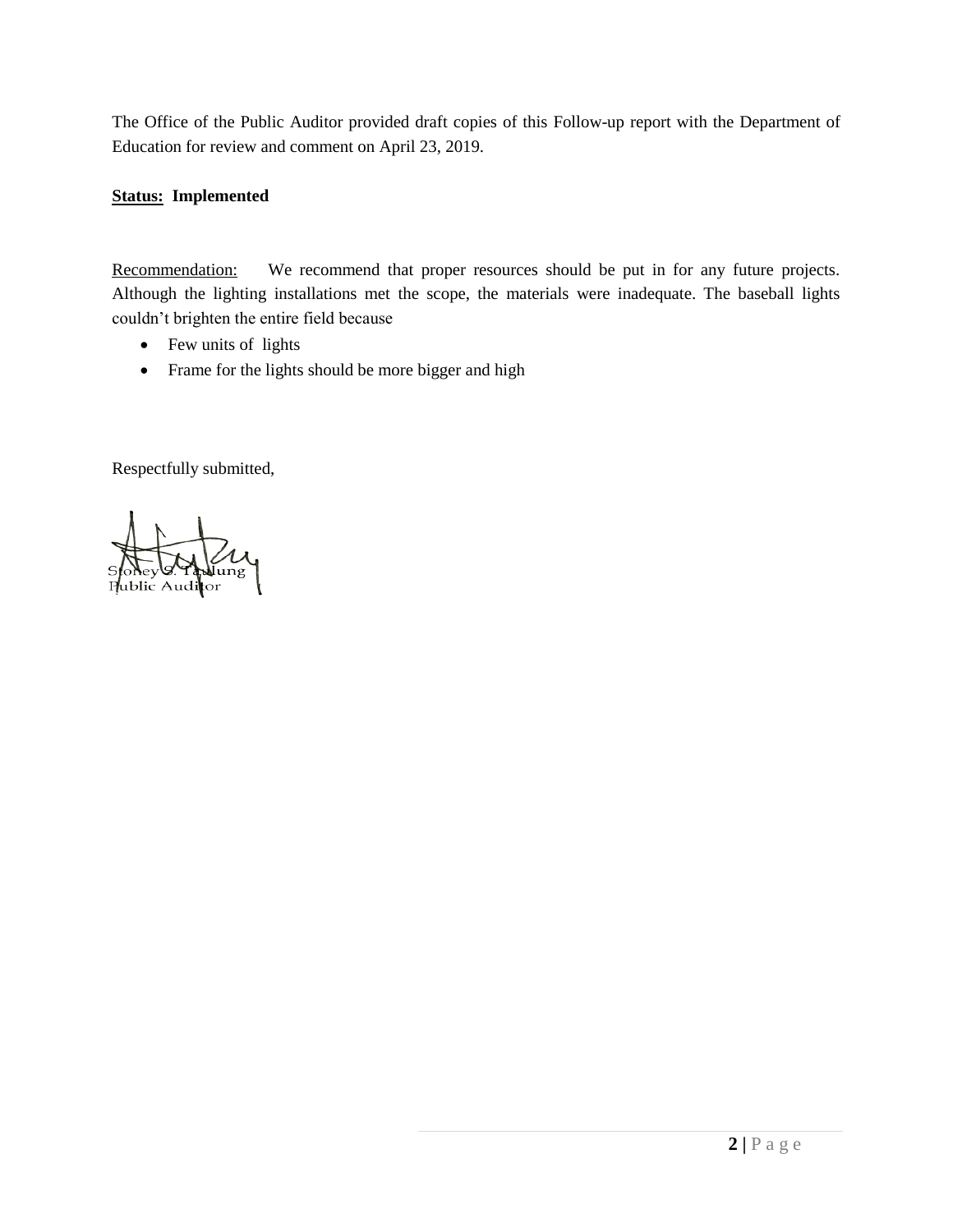#### **INTRODUCTION:**

We have conducted follow-up work on audit report finding contained in Report No.CA 01-2018, issued March 2016, pursuant to the Auditor's Follow-Up Team to Effect Recommendations (AFTER) program. The objectives of the AFTER program are to:

- 1. Identify audit report findings that require immediate management attention and any other findings for which follow up is considered necessary at this time, and inform the city about the follow-up review on those findings.
- 2. Identify and provide status information for each recommendation reviewed. The status of each recommendation reviewed will be one of the following:
- **Implemented:** Auditee fully implemented the recommendation, either as described in the report or in a manner that resolved the underlying issue.
- In Progress: Auditee has specific plans to begin, or has begun, to implement and intends to fully implement the recommendation.
- **Partially Implemented:** Auditee implemented the recommendation in part, but is not making efforts to fully implement it.
- **Not Implemented:** Auditee has not implemented the recommendation and indicates that it will not do so.

#### **Scope**

Our compliance audit covered the Project for Renovation of Baseball Ground in Kosrae for covering period of March 31, 2016 to May 11, 2018. However, the gathering, reviewing and testing of relevant information and documentations included previous and subsequent period for analytical purposes. We conducted the inspections pursuant to Kosrae State Code Title 10, section 4 which stated in part:

"(a) The Public Auditor shall inspect and audit personally, or by his duly authorized assistants, all account, books, and other financial records of the State Government, to include but not be limited to, every branch, department, office, political subdivision, board, commission, agency, other public legal entity (owned, or partially owned by the state), whether they receive public funds or not, and nonprofit organizations that received public funds from the State Government;

(b) Inspect and audit personally, or by his duly authorized assistants, the fiscal books, records and accounts of all allottees and other custodians of public funds, making independent verification of all assets, liabilities, revenues, expenditures and obligations of the State Government, entities owned in whole or part by the State Government, and agencies of the State Government;